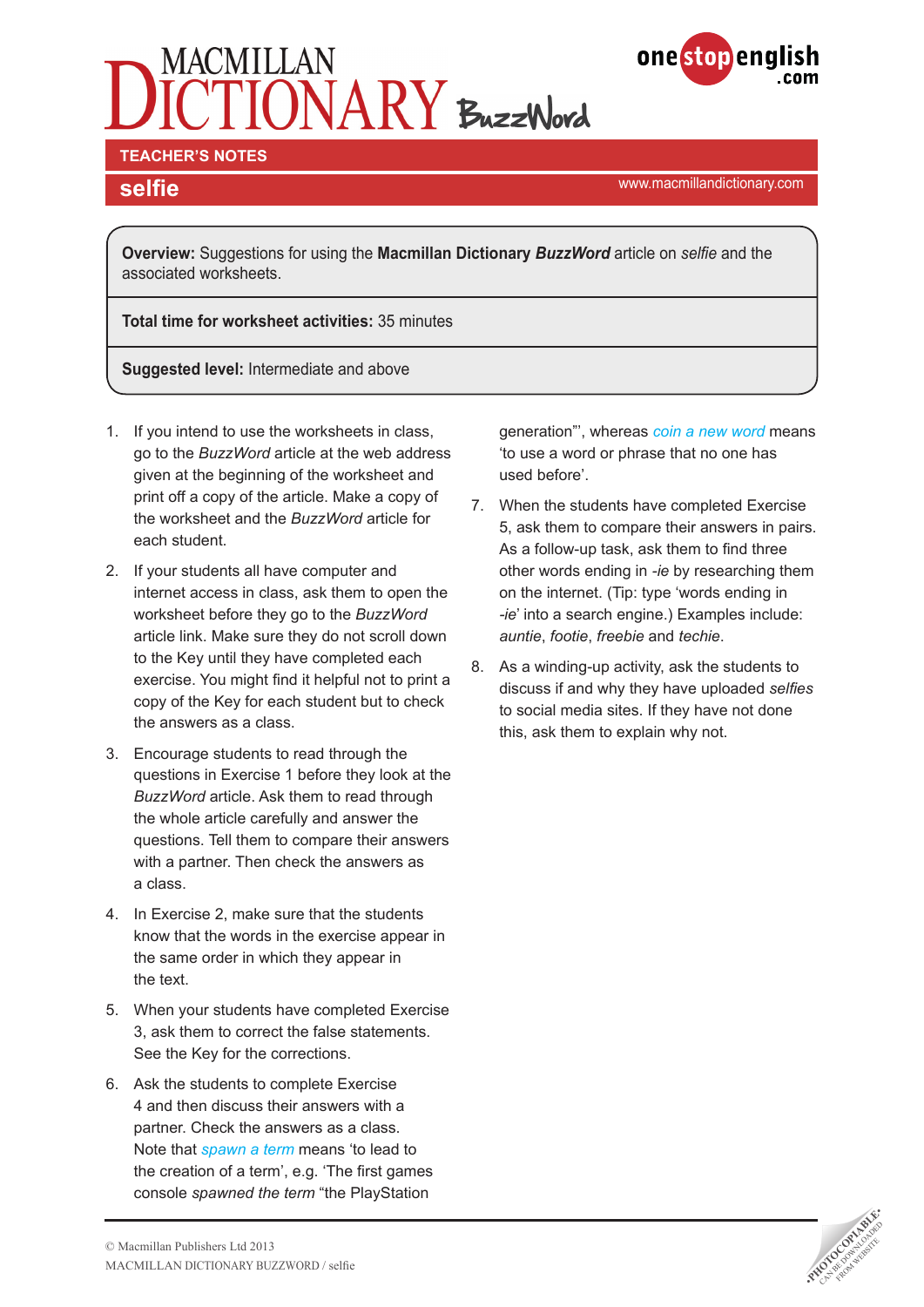



# **WORKSHEET**

**selfie selfie selfie selfie selfie selfie selfie selfield selfield selfield selfield selfield selfield selfield selfield selfield selfield selfield selfield selfield selfield self** 

Go to the **Macmillan Dictionary** *BuzzWord* article at: <http://www.macmillandictionary.com/buzzword/entries/selfie.html>

## **1 Find the information**

**Read the** *BuzzWord* **article on the word** *selfie* **and answer these questions.**

- 1. What exactly is a *selfie*?
- 2. When did the term *selfie* first appear?
- 3. What is *selfie* short for?
- 4. Where was the word *selfie* first used?
- 5. What is *Facebook narcissism*?
- 6. What is the alternative spelling of *selfie*?

### **2 Find the word**

**Look in the article and find the words that match the descriptions below. The first letters of the words are given. The words are in the order in which they appear in the text.** 

1. an adjective meaning *intended to impress people or attract their admiration, in a way that you think is extreme and unnecessary*

o\_\_\_\_\_\_\_\_\_\_\_\_\_\_\_\_\_\_\_

 $e_{\perp}$ 

- 2. a verb meaning *to be the best possible example of a particular type of thing*
	- e\_\_\_\_\_\_\_\_\_\_\_\_\_\_\_\_\_\_\_
- 3. an adjective meaning *difficult to deal with or use because of its shape or position*
	- $a$

t\_\_\_\_\_\_\_\_\_\_\_\_\_\_\_\_\_\_\_

c\_\_\_\_\_\_\_\_\_\_\_\_\_\_\_\_\_\_\_

- 4. a verb meaning *to make someone or something look more attractive*
- 5. a verb meaning *to cause a feeling or attitude to exist*
- 6. an adjective meaning *attracting your attention and easy to remember*

**PHOTOCOPIABLE**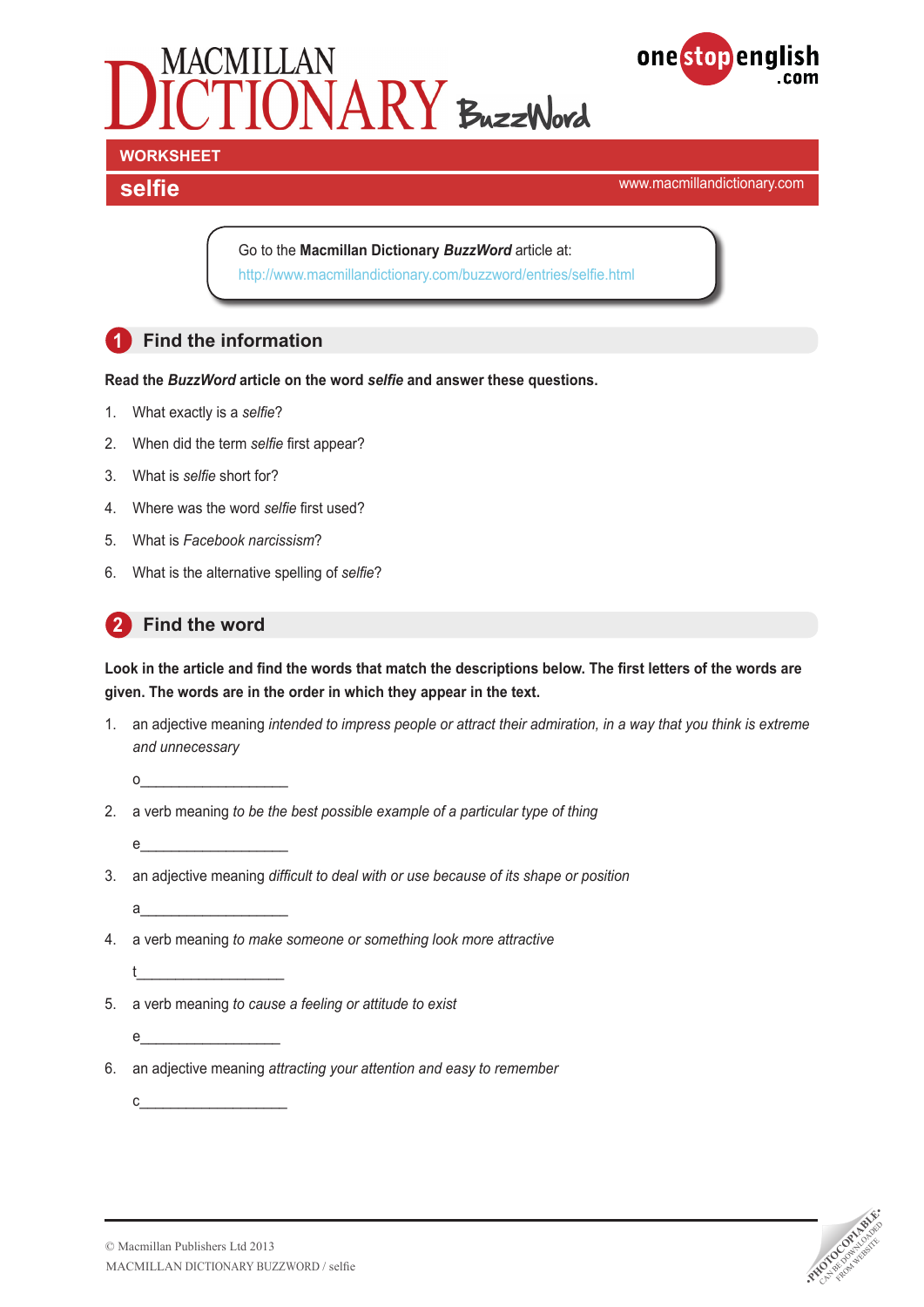



## **WORKSHEET**

**selfie selfie selfie selfie selfie selfie selfie selfield selfield selfield selfield selfield selfield selfield selfield selfield selfield selfield selfield selfield selfield self** 

#### **3 Comprehension check**

#### **Are these statements true (T) or false (F) according to the text? Correct those that are false.**

- 1. *Selfies* are taken using a camera on a mobile phone or other hand-held device.
- 2. *Selfies* are usually printed, framed and put on a mantelpiece.
- 3. It is easier to take a picture of yourself with a conventional camera than with a mobile phone or other hand-held device.
- 4. Only people in certain age groups and professions use *selfies*.
- 5. Originally, a *selfie* was a hashtag used on photo-sharing sites.
- 6. The suffix *-ie* / *-y* is used to form diminutive nouns and usually indicates affection.

#### **4 Verb + noun collocations**

#### **Match the verbs in the left-hand column with the nouns or noun phrases in the right-hand column.**

| 1. | embrace |  | a. a roll of film |
|----|---------|--|-------------------|
|----|---------|--|-------------------|

- 2. spawn b. a face to a name
- 3. upload c. a term
- 4. put d. a new word
- 5. use up e. a concept
- 6. coin f. a photo

#### **5 Other words ending in** *-ie* **/** *-y*

#### **Match the words with their meanings.**

| 1.             | baddie    |    | a. a taxi driver                                                                               |
|----------------|-----------|----|------------------------------------------------------------------------------------------------|
| 2 <sup>1</sup> | cabbie    | b. | the smallest finger on your hand                                                               |
|                | 3. foodie | C. | someone in a film or book who does unkind or illegal things                                    |
| 4.             | softie    | d. | someone who doesn't eat meat                                                                   |
| 5.             | veggie    | е. | someone who enjoys eating or cooking different types of food and who<br>talks a lot about food |
| 6.             | pinkie    | f. | someone who is very emotional or sympathetic to others, especially in a<br>weak or silly way   |